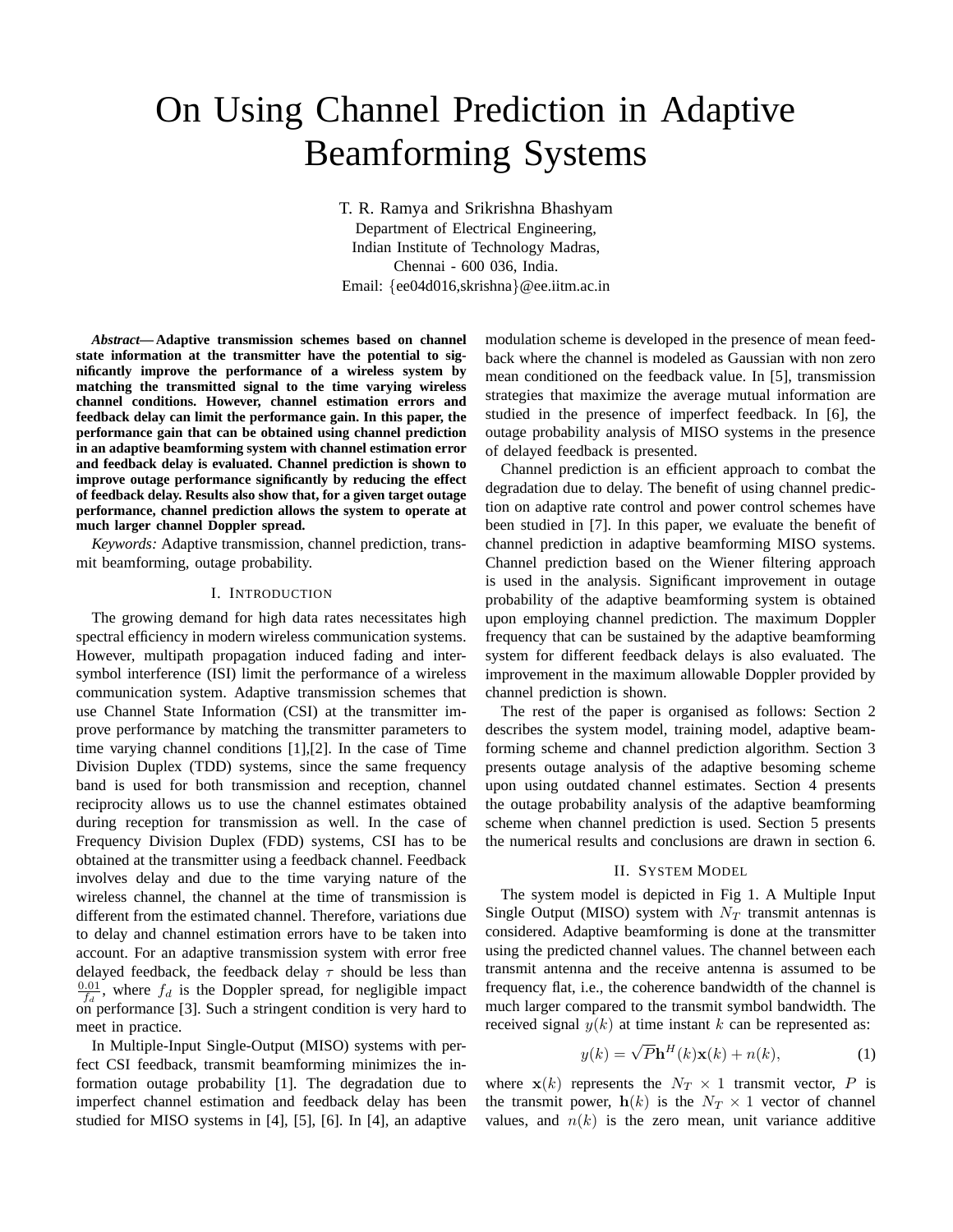white Gaussian noise. The elements of  $h(k)$  are assumed to be i.i.d. zero mean circularly symmetric complex Gaussian with variance  $\frac{1}{2}$  per dimension.



**1:** System Model

## *A. Transmit Beamforming*

In MISO systems, beamforming minimizes the outage probability in the presence of perfect CSI at the transmitter [1]. The optimal beamforming vector is given by:

$$
\mathbf{b}(k) = \frac{\mathbf{h}(k)}{\sqrt{||\mathbf{h}(k)||^2}},\tag{2}
$$

The transmitted vector is given by:

$$
\mathbf{x}(k) = \mathbf{b}(k)d,\tag{3}
$$

where  $d$  is the data symbol to be transmitted. Since the CSI is not perfect in practice, the estimated channel vector is used to determine the beamforming vector as follows:

$$
\mathbf{b}(k) = \frac{\tilde{\mathbf{h}}(k)}{\sqrt{||\tilde{\mathbf{h}}(k)||^2}},
$$
(4)

where  $\mathbf{h}(k)$  is an estimate of  $\mathbf{h}(k)$ .

# *B. Training Model*

Channel estimation is done at the receiver during the training phase. The estimated channel values are also fed into the channel predictor. The predicted channel values are fedback to the transmitter. The transmitter adapts the beamforming vector based on the predicted channel values.

The training pattern is depicted in Fig. 2. Every block consists of N symbols out of which  $N_T$  symbols at the beginning are used for training, one symbol for each transmit antenna. During the  $i^{th}$  training instant, the  $i^{th}$  transmit antenna alone is used for transmission and the corresponding channel value is estimated. Therefore, the channel value corresponding to each transmit antenna is estimated once in every  $T$  seconds, where  $T$  is the frame duration.





## *C. Channel Prediction*

Channel values estimated during block  $i,(i-1),\cdots,(i-1)$  $L+1$ ) are used to predict the channel values during the block  $(i + d)$ , where L is the prediction filter length and d is the feedback delay involved. Therefore, the channel is predicted d symbol durations ahead. The channel predictor is assumed to have knowledge of the delay  $d$  involved and the Doppler frequency  $f_d$ . The predicted channel values are sent to the transmitter through the feedback channel.

The Wiener filtering approach is used for channel prediction. Wiener prediction is based on the Minimum Mean Square Error (MMSE) optimization criteria and exploits the time domain autocorrelation properties of the channel. The autocorrelation is modeled using the Jakes' model and is given by the zeroth order Bessel function. The channel fading corresponding to the different transmit antennas are assumed to be independent of each other. Therefore, prediction can be done separately for each transmit antenna. The prediction operation corresponding to transmit antenna  $i$  is given by:

$$
\hat{h}_i(n) = \mathbf{w}_i^H \tilde{\mathbf{h}}_{id},\tag{5}
$$

where  $\hat{h}_i(n)$  represents the predicted channel corresponding to the transmit antenna i at instant n,  $w_i$  is the vector of prediction filter weights, and

$$
\tilde{\mathbf{h}}_{id} = \left[\tilde{h}_i(n-d), \ \tilde{h}_i(n-d-1), \ \ldots, \ \tilde{h}_i(n-d-(L-1))\right]^T
$$

is the vector of past channel estimates corresponding to the  $i<sup>th</sup>$  transmit antenna. The optimal filter coefficients are:

$$
\mathbf{w}_i = \mathbf{R}_i^{-1} \mathbf{p}_i \tag{6}
$$

where  $\mathbf{R}_i = E[\tilde{\mathbf{h}}_{id}\tilde{\mathbf{h}}_{id}^H + \sigma^2 I_L]$  and  $\mathbf{p}_i = E[\tilde{\mathbf{h}}_{id}h_i(n)^*].$ The matrix  $\mathbf{R}_i$  is the  $L \times L$  autocorrelation matrix of the channel coefficients and  $\mathbf{p}_i$  is the  $L \times 1$  vector of correlation values between the past channel values and the current channel. Therefore,  $\mathbf{R}_i(j,k) = r_i(k-j) + \sigma^2 \delta(k-j)$  and  $\mathbf{p}_i(j) = r_i(d+j)$ . Following the Jakes model, the channel autocorrelation  $r_i(k)$  is given by  $r_i(k) = E[h_i(n)h_i(n (k)^*$ ] =  $J_0(2\pi f_d T k)$ , where  $f_d$  is the Doppler spread.  $\sigma^2$ represents the estimation error variance and  $I_L$  is the identity matrix of size  $L \times L$ . Since all transmit antennas are assumed to have the same statistical characteristics,  $\mathbf{R}_i = \mathbf{R}$ ,  $\mathbf{p}_i = \mathbf{p}$ , and  $\mathbf{w}_i = \mathbf{w} \quad \forall i = 1, 2, \cdots, N_T$ .

The correlation between the actual and the predicted value corresponding to the transmit antenna  $i$  is defined as:

$$
\rho_i = \frac{E[h_i(n)\hat{h}_i(n)^*]}{\sqrt{E[|h_i(n)|^2]E[|\hat{h}_i(n)|^2]}}
$$
(7)

and the prediction error is given by:

$$
\epsilon_{in} = h_i(n) - \hat{h}_i(n). \tag{8}
$$

The correlation coefficient  $\rho_i$  for the Wiener filter is given by  $\rho_i = \sqrt{\mathbf{p}_i^H \mathbf{w}_i}$ . Since  $\mathbf{w}_i = \mathbf{w}$   $\forall i = 1, 2, \cdots, N_T$ ,  $\rho_i = \rho \quad \forall i = 1, 2, \cdots, N_T$ . The correlation coefficient  $\rho$ , where  $0 \le \rho \le 1$ , forms the measure of the performance of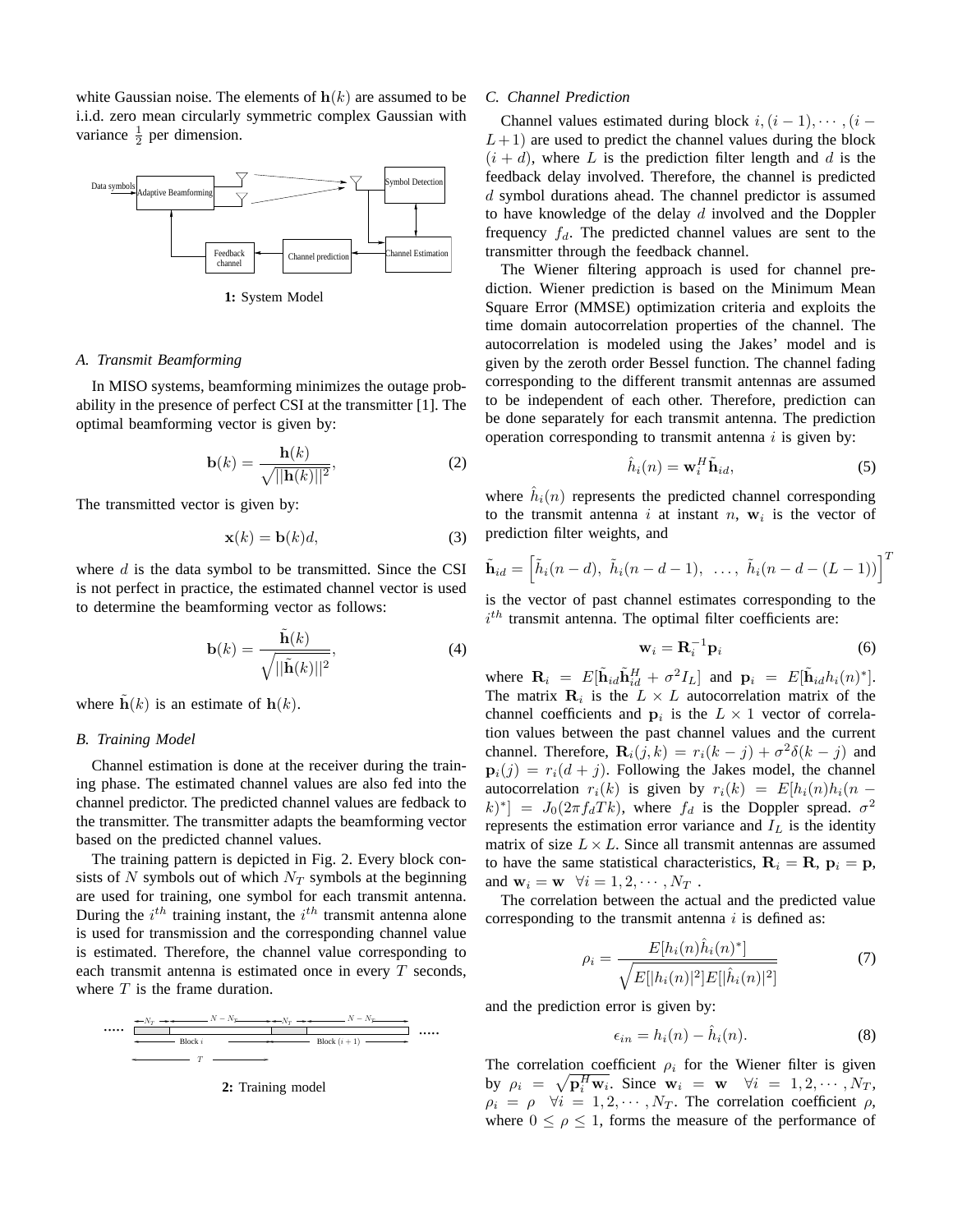the filter.  $\rho = 1$  implies that the predicted channel is equal to the actual channel, while  $\rho = 0$  means that the predicted channel is independent of the actual channel. The factor  $\rho$ depends on filter length, delay, Doppler spread, and  $\sigma^2$ . The dependence of  $\rho$  on delay and filter length is depicted in Fig 3. It is evident that  $\rho$  increases with filter length. However, the improvement diminishes at larger filter lengths for all delays. The  $j<sup>th</sup>$  tap of the filter weighs the channel estimate corresponding to the delay of  $(d+j)T$ . For increasing values of  $j$ , the past channel estimates becomes less correlated with the current channel. Therefore, increasing  $L$  beyond a certain value does not improve performance. Also, as delay increases, the maximum value of  $\rho$  that can be attained decreases. For a delay of 1 msec, the maximum  $\rho$  that can be obtained is 0.98, whereas for a delay of 3 msec, the maximum  $\rho$  that can be obtained is only 0.8. As delay  $d$  increases, the inputs to the channel predictor are less correlated with the actual channel. Therefore, prediction performance degrades.



3: Correlation coefficient vs. Prediction filter length for different delays, Doppler frequency =  $100\text{Hz}$  and  $\text{SNR} = 15\text{dB}$ 

The relationship between the actual and the predicted channel for each antenna can be modeled (using  $\rho$ ) as [6]:

$$
h_i(n) = \hat{h}_i(n) + \sqrt{1 - \rho^2} v_i(n)
$$
 (9)

where  $v_i(n)$  is the zero mean unit variance Gaussian random variable independent of the channel. From this model, it is evident that given the predicted channel value  $\hat{h}_i$ , the actual channel can be modeled to be Gaussian with mean  $\hat{h}_i$  and variance  $(1-\rho^2)$  i.e.,  $h_i = \mathcal{N}(\hat{h}_i, (1-\rho^2))$   $\forall i = 1, 2, \cdots, N_T$ [4]. It has been shown in [5] that for reasonably good values of  $\rho$ , beamforming along h is the the optimal transmission technique that maximises ergodic capacity. Similarly, in [6], it has been shown that for higher  $\rho$ , beamforming reduces the outage probability compared to the transmission of independent streams along the different transmit antennas.

## III. OUTAGE PERFORMANCE OF BEAMFORMING WITH FEEDBACK DELAY

The delay involved in the feedback and the time varying nature of the wireless channel together lead to a different channel at the time of transmission than the channel that is fedback. Therefore, the adaptation at the transmitter is done based on the past channel values. The beamforming vector in this case is given by:

$$
\mathbf{b} = \frac{\mathbf{h}_{old}}{\sqrt{||\mathbf{h}_{old}||^2}},\tag{10}
$$

where  $h_{old}$  represents the past channel vector. The channel exhibits temporal correlations that is modeled by the Bessel function. Therefore, the current channel is related to the past channel as [6]:

$$
\mathbf{h} = \rho_t \mathbf{h}_{old} + \sqrt{1 - \rho_t^2} v_1 \tag{11}
$$

The parameter  $\rho_t$  is given by,  $\rho_t = J_0(2\pi f_dT)$ . The outage analysis of this system has been done in [6]. The mutual information between the transmitter and receiver for a given h and  $h_{old}$  is given by:

$$
I(\mathbf{x}; y/\mathbf{h}, \mathbf{h}_{old}) = \log(1 + P\mathbf{h}^H \mathbf{Q} \mathbf{h}), \tag{12}
$$

where  $\mathbf{Q} = E[\mathbf{x} \mathbf{x}^H]$  is the transmit covariance matrix. Using equations (10) and (3),  $Q$  can be written as:

$$
\mathbf{Q} = \frac{\mathbf{h}_{old}\mathbf{h}_{old}^H}{||\mathbf{h}_{old}||^2}
$$
 (13)

The outage probability is the probability that the mutual information of the system is below a given rate  $R: P_{out} =$  $P(I(\mathbf{x}; y) < R)$ . Upon substituting equations (13) and (11) in equation (12), and averaging over the distribution of h, we get [6]

$$
P_{out} = \frac{1}{(1+\mu)^{N_T - 1}}\tag{14}
$$

$$
\sum_{i=0}^{N_T-1} {M-1 \choose i} \mu^i \Gamma_{i+1} \left( \frac{\exp(R)-1}{P} \right), \qquad (15)
$$

where  $\mu = \frac{\rho_t^2}{1 - \rho_t^2}$ .

When the transmitter has perfect channel knowledge, i.e.,  $\rho_t =$ 1, the outage probability is given by  $P_{out} = \Gamma_{N_T} \left( \frac{exp(R)-1}{P} \right)$  $\frac{R^{n-1}}{P}$ ). When there is no channel knowledge,  $\rho_t = 0$ , the outage probability reduces to  $P_{out} = \Gamma_1(\frac{exp(R)-1}{P})$  $\frac{R-1}{P}$ ).

The aim is to study the effect of channel prediction filter and the estimation error on the probability of outage. This can be done in two steps. Initially, the estimation error is modeled only in the CSI at the transmitter and the receiver is assumed to have perfect CSI. Outage probability calculated using this assumption is a lower bound on the probability of outage if the effect of estimation error is incorporated in the receiver as well. The outage probability calculations can also be done for the case of imperfect CSI at the receiver [8],[9]. In this case, an upper bound on the probability of outage can be obtained. It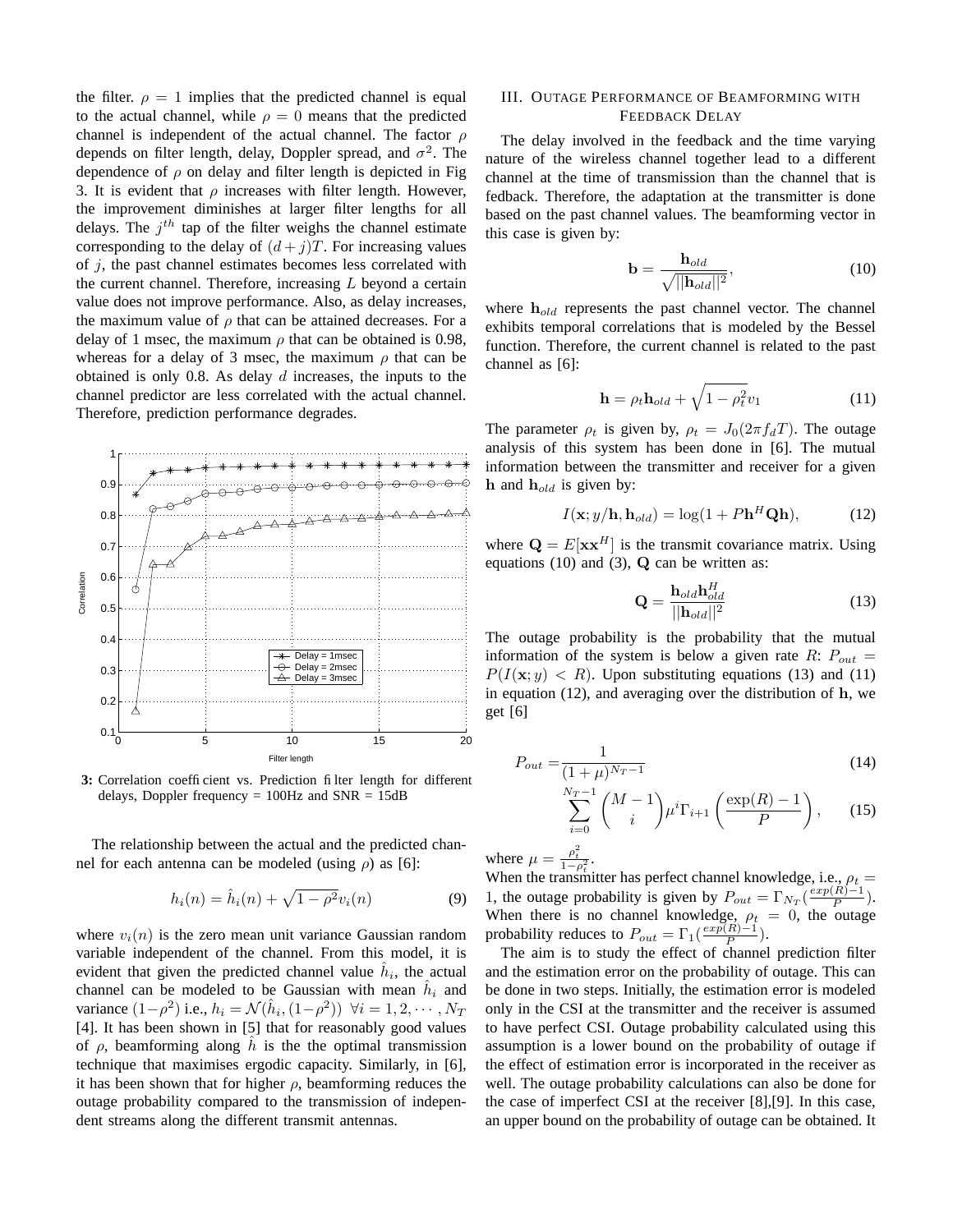can be shown that the lower and upper bounds are close [10]. Therefore, the plot for the lower bound alone in presented in this paper.



**4:** Outage Probability vs. SNR

The plot of the outage probability vs. SNR of the beamforming system with delayed feedback has been presented in Fig. 4 for a  $N_T = 2$  transmit antenna system. Feedback delay of 1 msec and Doppler frequency of 100 Hz are considered. In this figure, the lower bound on the outage probability is presented. The outage probability of the optimal  $\rho_t = 1$ system is also plotted for the sake of comparison. It can be seen from the figure that with increasing SNR, the difference between the optimal system and the system with feedback delay increases. At an outage probability of about  $10^{-2}$ , the system that employs outdated estimates is about 4dB away from the optimal curve.

# IV. OUTAGE PERFORMANCE OF BEAMFORMING WITH CHANNEL PREDICTION

The degradation due to feedback delay can be mitigated by the use of channel prediction. The predicted channel can be used for beamforming instead of the old channel vector. The beamforming vector in this case is given by:

$$
\mathbf{b} = \frac{\hat{\mathbf{h}}}{\sqrt{||\hat{\mathbf{h}}||^2}},\tag{16}
$$

where the  $\hat{h}$  is the predicted channel vector and the relation between the actual channel and the predicted channel is as given in equation (9).

The mutual information between the transmitter and receiver for a given  $h$  and  $\hat{h}$  is given by:

$$
I(\mathbf{x}; y/\mathbf{h}, \hat{\mathbf{h}}) = \log(1 + P\mathbf{h}^H \mathbf{Q}\mathbf{h}))
$$
 (17)

The transmit covariance matrix **Q** is given by  $\mathbf{Q} = \frac{\hat{\mathbf{h}}\hat{\mathbf{h}}^H}{\|\hat{\mathbf{h}}\|^2}$  $\frac{\mathbf{h}\mathbf{h}^{\prime\prime}}{||\hat{\mathbf{h}}||^2}$ . The outage probability,  $P(I(\mathbf{x}; y) < R)$ , in this case is given by:

$$
P_{pred} = \frac{1}{(1+\mu)^{N_T - 1}}\tag{18}
$$

$$
\sum_{i=0}^{N_T-1} {M-1 \choose i} \mu^i \Gamma_{i+1} \left( \frac{\exp(R)-1}{P} \right), \qquad (19)
$$

where  $\mu = \frac{\rho^2}{1-\rho^2}$ .

The probability of outage calculation given above models the estimation error in the CSI at the transmitter only (as in section 3). It is a lower bound on the probability of outage with imperfect CSI at the receiver. An upper bound for the probability of outage can also be calculated by modeling the CSI imperfections at the receiver [10].

## *A. Analysis of maximum allowable Doppler frequency*

For a given outage performance, the maximum Doppler frequency that can be sustained is determined as a function of the feedback delay. Consider  $R = 2$  nats/sec/Hz and  $N_T = 2$ transmit antennas. The probability of outage (given in equation (18)) reduces to:

$$
P_{pred} = \frac{\Gamma_1(\alpha) + \mu \Gamma_2(\alpha)}{(1 + \mu)},
$$
\n(20)

where  $\alpha = \frac{exp(R)-1}{P}$  $\frac{R}{P}$ . Suppose that we require the SNR required by the beamforming system with imperfect CSI to be within 0.5 dB of the SNR required by the beamforming system with perfect CSI at an outage probability of  $10^{-2}$ . From Fig. 4, it can be seen that the optimal  $\rho = 1$  curve achieves an outage probability of  $10^{-2}$  at the SNR of about 16.34 dB. The aim is to stay within 0.5dB off from the optimal curve (i.e., at 16.84 dB). Since  $P_{out} = 10^{-2}$ ,  $P(SNR = 16.84dB)$ , and  $R = 2$  nats/sec/Hz are fixed, the minimum value of  $\mu$ , denoted by  $\mu_{th}$  required can be calculated from equation (20). The corresponding  $\rho_{th}$  can be calculated as:  $\rho_{th} = \sqrt{\frac{\mu_{th}}{(1+\mu_{th})}}$ . The correlation coefficient of a Wiener filter for a given length can be calculated for different delays and Doppler frequencies. Therefore, for each delay, the maximum Doppler frequency that yields the correlation value  $\rho \geq \rho_{th}$  can be determined.

#### V. RESULTS

A  $2 \times 1$  MISO system is considered. The channel is assumed to be Rayleigh fading (zero mean unit variance complex Gaussian) with the autocorrelation modeled using the Jakes' model. The frame time  $T$  is chosen to be 1 msec. Therefore, the normalised Doppler  $f_dT = 0.1$  The rate is chosen to be 2 nats/sec/Hz.

#### *A. Outage Probability vs. SNR*

The graphs of outage probability vs. SNR for the adaptive beamforming scheme (with and without channel prediction) for Doppler frequencies 50Hz and 100Hz are depicted in Figures 5 and 6 respectively. The performance for the prediction filter lengths of 5 and 20 are shown here. The outage probability of the system with perfect CSI at transmitter is also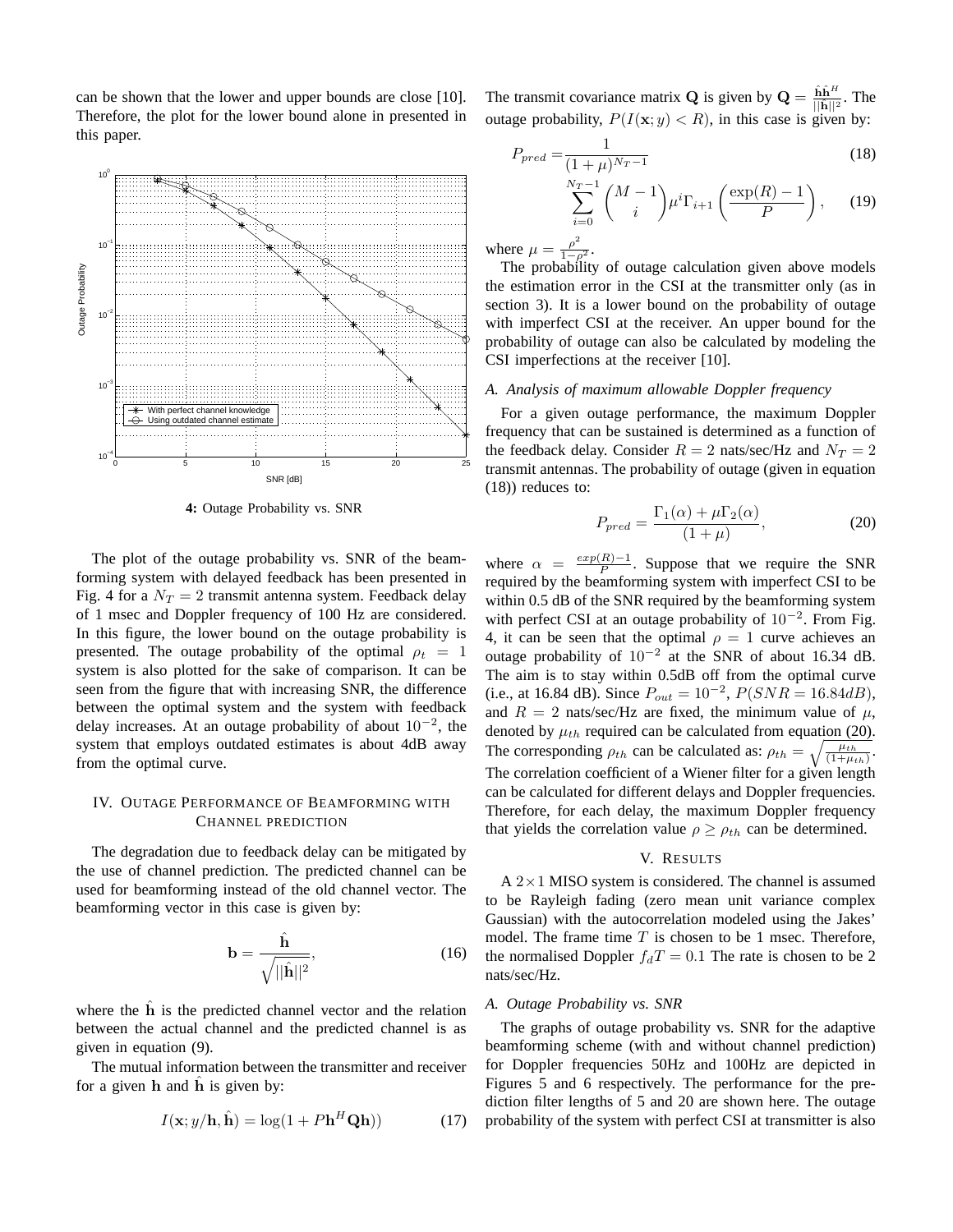shown for the sake of comparison. The figures clearly show the improvement obtained using channel prediction. From Fig. 5, we can see that for the Doppler ferquency of 50 Hz, the system without prediction is about 2.5 dB away from the optimal curve while the system that employs prediction is within 1 dB from the optimal at the outage probability of 10−<sup>2</sup> . For the Doppler frequency of 100Hz, the system without prediction is 4 dB away from the optimal curve while the system with prediction is only 1 dB is evident from the graph that at an outage probability of about  $10^{-2}$ , as shown in Fig. 6. Comparing Figures 5 and 6, we can see that as Doppler frequency increases, the performance of the system without prediction degrades. This is because, with increasing Doppler, the value of  $\rho_t = J_0(2\pi f_d T)$  decreases. Therefore, the correlation between the past channel values (that are used for beamforming) and the current channel values decreases leading to degradation in performance. Channel prediction on the other hand, improves the correlation between the actual channel values and the CSI available at the transmitter i.e.,  $\rho > \rho_t$ . Therefore the degradation due to the channel variations are reduced to a great extent.



**5:** Outage Probability vs. SNR for Doppler frequency = 50Hz



**6:** Outage Probability vs. SNR for Doppler frequency = 100Hz



**7:** Maximum Doppler frequency vs. Delay for various prediction filter lengths

## VI. CONCLUSIONS

In this paper, the outage probability performance of an adaptive beamforming MISO system with and without channel prediction was analyzed. A channel predictor based on the Wiener filtering technique was considered in this analysis. The results show that prediction offers significant improvement in outage probability performance. For example, for a  $2 \times 1$ MISO system, a 3 dB SNR gain is achieved at an outage probability of  $10^{-2}$  for a normalized Doppler of 0.1 at 2 nats/sec/Hz. For a given outage performance, the maximum Doppler frequency that can be tolerated as a function of the feedback delay was also analyzed (with and without prediction). The tolerable Doppler spread nearly doubles upon

#### *B. Maximum Doppler Frequency vs. Delay*

The maximum Doppler frequency vs. delay curve is shown in Fig. 7. It can be seen from the figure that for a delay of 1 msec, the system that employs channel prediction can tolerate a Doppler of 38 Hz, while the system without prediction can withstand only 19 Hz. Similarly for a delay of 5 msec, the system that employs prediction can withstand a Doppler of 10 Hz, while the system with no prediction can withstand a Doppler of 5 Hz only. Channel prediction nearly doubles the maximum allowable Doppler frequency.